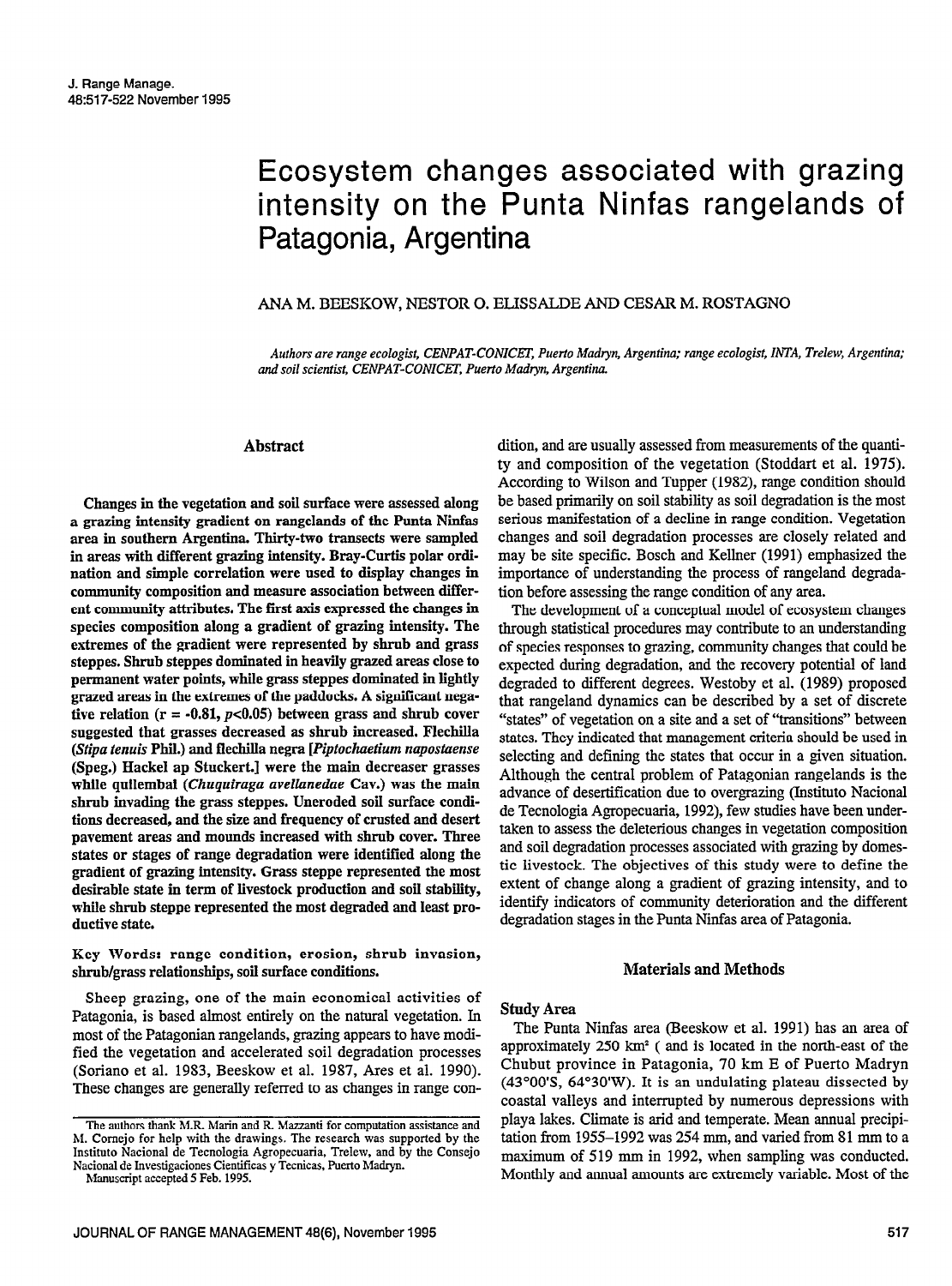rainfall occurs during the cold season from April to September. Mean annual temperature is 12.5"C. The mean annual wind velocity at 10 m above ground level is 4.6 m s<sup>1</sup> (Barros 1983).

Dominant soils are Xerollic Haplargids with some Xerollic Calciorthids and Typic Torriorthents (Soil Survey Staff, 1975). Haplargids are shallow with a loamy sand A horizon 5-15 cm thick, and a sandy loam B2t horizon 20-30 cm thick. A gravelly sand to sandy clay alluvium 50 to 80 cm thick forms the soil substratum. This deposit of Holocene age rests either on the "Patagonian Gravel" (Rodados Patagonicos) formation of Plio-Pleistocene age on the plateaus, or directly on the Tertiary sediments in the coastal plains and in the depressions.

Two main physiognomies characterize the vegetation of the Puma Ninfas area, herbaceous and shrub steppes. Perennial, coolseason bunch grasses and evergreen shrubs are the dominant bioforms of these communities; dwarf shrubs and ephemerals are secondary components. Foliar cover varies from 35% to 65%, but may increase substantially in rainy periods when annuals contribute a high proportion of the total cover.

The area is located in the ecotone between the Patagonian and Monte phytogeographic provinces. Principal species representing the first province are the shrubs quilembai (Chuquiraga avellanedae Cav.), colapiche [Nassauvia fueguiana (Speg.) Cabrera], and neneo [Mulinum spinosum (Cav.) Pers.]. The cool-season grasses flechilla (Stipa tenuis Phil.) and flechilla negra [Piptochaetium napostaense (Speg. Hackel ap Stuckert.] are the main species of the Monte province.

Sheep grazing for wool production was introduced in the area at the begining of this century. Continuous grazing is practiced extensively in paddocks commonly exceeding 2,500 ha in size with a single permanent water point common to 3 or 4 paddocks. Mean stocking rate is 1 sheep 4 ha'.

# Sampling Procedure

Sample sites were selected on aerial photographs of scale 1:60,000. Distances to permanent water points were taken into account in order to select sample sites with different grazing intensities. In October and November of 1992, 32 transects were located at the second using the point  $\frac{1}{2}$  sites and  $\frac{1}{2}$  method  $\frac{1}{2}$  $(6 - 1.9, 1958)$ . Transferred 50 m long, and 50 points were 50 m long, and 100 points were  $(50 - 1.9, 1.90)$ (Goodall 1952). Transects were 50 m long, and 100 points were recorded on each. A 1 m-long pin was lowered at 50 cm intervals and following following the surface condition (deserted and soil surface condition (deserted and soil surface condition (deserted and soil surface condition (deserted and soil surface condition (deserted and soil surface c and ronal cover by species and soil surface condition (desert pavement, uneroded soil and mound) were recorded. Cover was calculated as the percentage of direct hits per transect.

Standing crop was determined at 6 of the sampling sites (2 per state or physiognomic classification, as described later). Herbaceous plants were clipped at a height of  $0.5$  cm in ten  $0.5$  m  $\times$  0.5 m quadrats per site, layed at fixed intervals along the transects. Samples were dried for 24 hours at 60 $^{\circ}$ C and weighed.

#### Data Analysis Ordination techniques allow major elements in the distribution

**Ordination techniques allow major elements in the distribution** patterns of different locations to be compared and related to independent environmental information (Friedel 1991). This approach does not assume a climax, but produces classes and orders of locations that define a degradation gradient according to known site factors, seasonal conditions, and land management. The polar ordination method (Cottam et al. 1973) with Jaccard's index of similarity as modified by Spatz (Mueller-Dombois and Ellenberg 1974) was used in this study. The sampling site with the lowest mean similarity with all other samples, and the sample with the lowest similarity value with that site were automatically selected as end points of the first axis along which all other samples were ordinated. Two sites located near the center of the first axis, but with low similarity, were selected as end points to define a second axis of ordination. Regression analyses were used to determine the relatinships of shrub cover to grass and mound cover.

# Results and Discussion

### Sample Ordination and Degradation Gradient

Sample ordinations along the first axis are given in Fig. 1. The x-axis expressed the relative position of the samples along a gradient of community composition between samples 1 and 27. Sample 1 was located adjacent to a water point representing heavily grazed areas, and sample 27 was located in the extreme of a paddock representing lightly grazed areas. This ordination fitted the preconceived utilization gradient, represented by a distance to permanent water points, which in turn was considered the main factor controlling range utilization. However, the fact that other temporary water points developed in the paddocks (i.e., in the playa lakes) could have altered the development of the pattern of utilization usually found in large paddocks with 1 water point. This, other factors controlling range utilization, and the variation in plant community due to environmental heterogeneity, could explain the distance of some stands to the x axis. The ordination along the y axis separated sites differing mainly in cover of pasto hilo (Poa lanuginosa Poiret). The high cover of pasto hilo, a rhizomatous cool-season grass that grows on loose sandy soils (Rostagno 1989), in samples close to one of the end points might indicate that the y-axis was related to the texture and thickness of the A horizon.



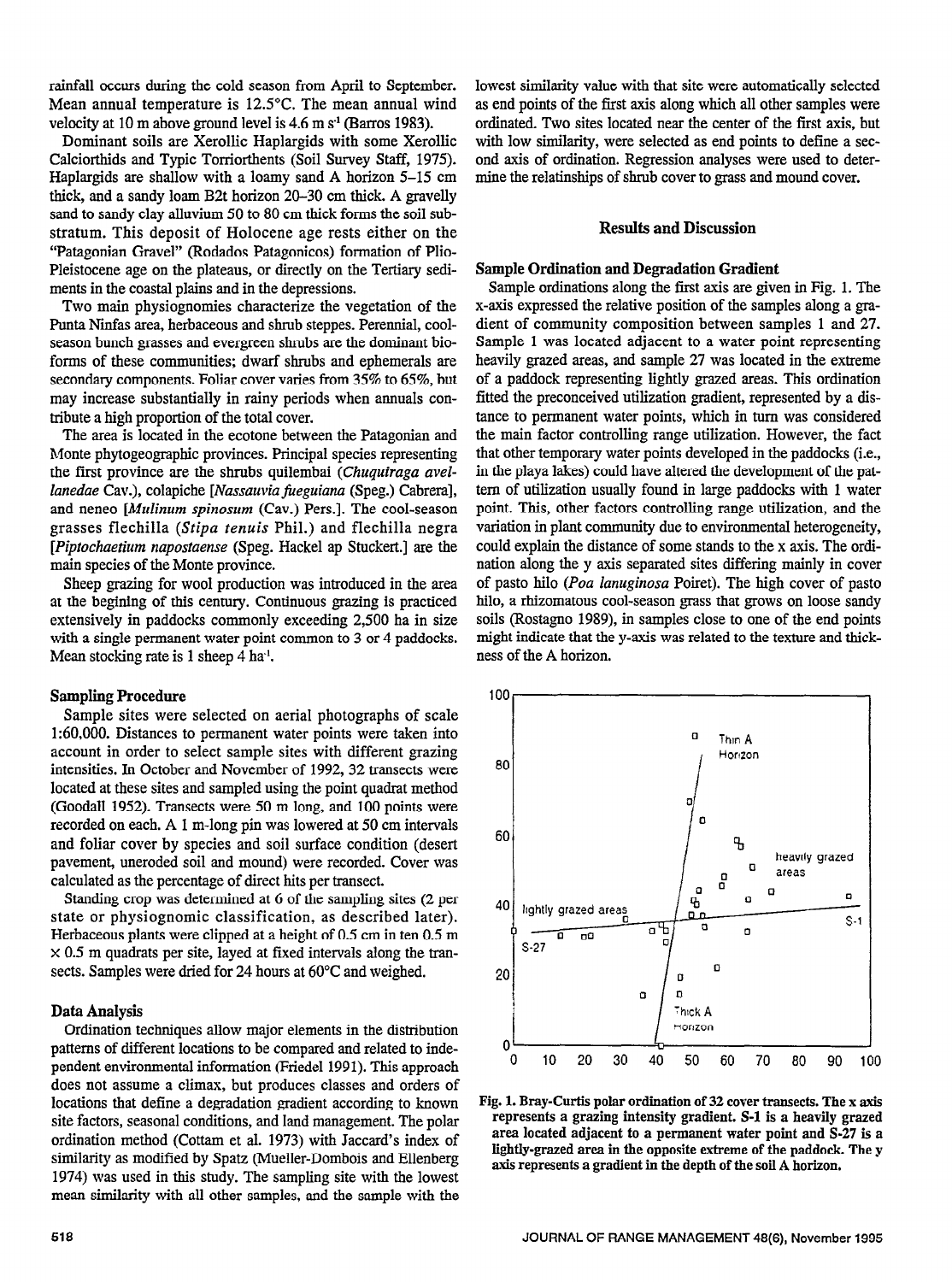Areas considered to be relatively unchanged or nondegraded were characterized by a grass steppe physiognomy and an homogeneous and stable soil surface condition. Changes in composition and abundance of forage species were observed along the main gradient, apparently reflecting vegetation response to grazing (Fig. 2). Under continuous grazing a decrease of palatable species and an increase in unpalatable species occurs. The 2 dominant species in the grass steppe, the cool-season bunchgrasses flechilla and flechilla negra, classified as highly palatable and palatable, respectively (Elissalde and Miravalle 1983), were con-



Fig. 2. Relative abundance of the principal species and soil surface types along a grazing intensity gradient. US: uneroded soil; DP: desert pavement; M. mounds; Stte: Stipa tenuis; Chav: Chuquiraga avellanedae; Nafu: Nassauvia fuegiana; Poli: Poa ligularis; Pola: P. languginosa.

sidered decreasers under light to moderate grazing. These species accounted for most of the forage production in nondegraded areas. Flechilla negra seemed to be either less tolerant to utilization or to changes in soil surface conditions as it decreased abruptly in even slightly grazed areas. At distances from water representative of moderately grazed areas, the perennial and highly palatable grasses coiron poa (Poa ligularis Nees ap. Steudel) and flechilla grande (Stipa longiglumis Philippi) were abundant and frequently found in the shrub interspaces. Near water, where grazing was considered to be severe, these species were only found where protected under shrubs.

As one moved toward water points, from lightly grazed to heavily grazed areas, the abundance of shrubs increased (Fig. 2). In the shrub-invaded areas, most of the A horizon had been translocated and accumulated beneath shrubs. Quilembai and colapiche, dominant shrubs in low areas along drainageways and around playa lakes with fine textured soils, invaded the adjacent grass steppe and became dominant in heavily grazed areas. Neneo, a shrub present on sandy soils, also invaded the grass

steppe. The low palatability of these shrubs has likely been an important factor in the dominance in heavily grazed areas. The existance of mature plants of quilembai in the grass steppe promoted the formation of bare patches with desert pavements. This change appeared to have a positive effect on quilembai establishment since small individuals of quilembai were found in the degraded patches.

Palatable annual species, mostly introduced, such as verdin [Schismus barbatus (L.) Thell.], wild barleys (Hordeum sp.), and the winter annual forb stork's bill or alfilerillo [Erodium cicutari $um$  (L.) L'Her.], significantly contributed to the total forage production in moderately degraded areas and were the main forage source in heavily degraded areas. Annuals were especially abundant in years with wet falls and/or winters, as occurred in the year of sampling.

# **Community Indicators of Ecosystem Change**

The most important change recorded in the Punta Ninfas rangelands was the transformation of the grass steppe into a shrub steppe. The cover of the perennial grasses, principally the dominant grass flechilla, decreased while that of shrubs increased. Quilembai was the most abundant shrub and the main indicator of range degradation. A highly negative relationship  $(r = -0.81,$  $p<0.05$ ) between grass and shrub cover (Fig. 3) substantiated this observation. The transformation of former grassland into shrubland has been documented elsewhere (Buffington and Herbel 1965, Tueller and Blackburn 1974, Wickens and Whyte 1979, Herbel 1981).

Modifications of spatial plant distributions were associated with changes in botanical composition. As quilembai and other shrubs invade the grass steppe, the size of bare patches increases, leading to an acceleration of the erosion process and the formation of mounds (Fig. 4). However, the invading shrub neneo did not appear to promote the pattern of patches of desert pavement



Fig. 3. Relationship between grass and shrub foliar cover in the Punta Ninfas rangelands of Patagonia.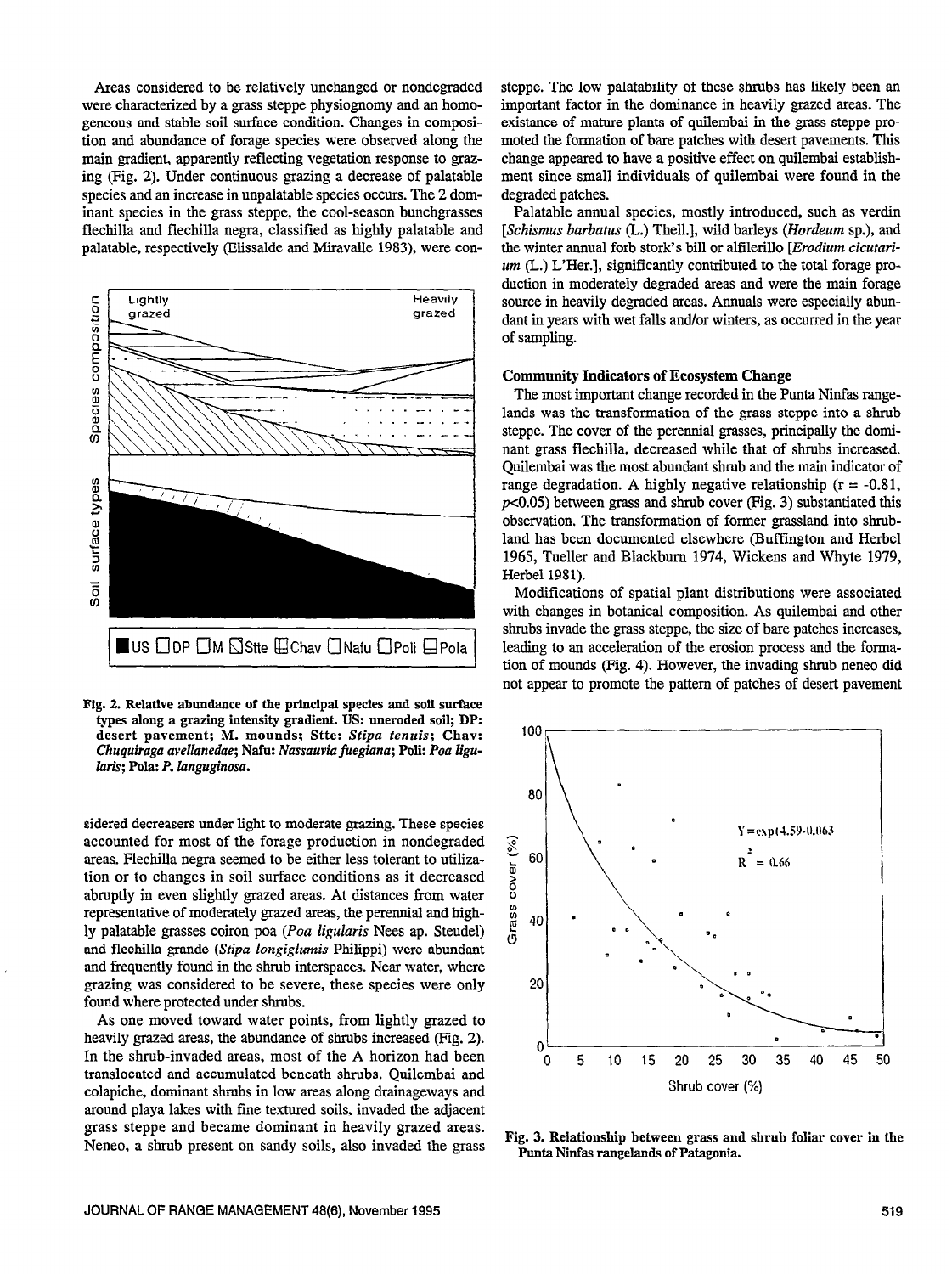and mounds as did quilembai. The concept of determinant or "driver" species, originally used in the context of removing a species from an ecosystem (Walker 1992), could well be applied to quilembai because its invasion directly affects ecosystem processes such as erosion, soil infihrability and nutient cycling.

Accelerated erosion was followed by the formation of a desert pavement in the eroded areas and the formation of mounds beneath the shrubs. Thus, soil surface conditions were considered



Fig. 4. Relationship between the percentage of soil surface covered B. T. RELACULISHIP DECIMENT THE PELLEMARE OF SUIT SUITAGE COVETELL ny mountis and topar cover of t

good indicators of soil degradation. These mounds seemed to be formed mainly by the accumulation of wind-blown material. In contrast, mounds associated with shrub clumps in the Puerto commast, modifies associated with small champs in the Puctio mainly and to kin west of the funta rund area were formed mainly by water erosion, with the mounds representing a relict of an ancient land surface (Rostagno and del Valle 1988). Mounds of eolic origin associated with shrubs, also termed coppice dunes (Melton 1940), were reported on soils with texture ranging from sand to sandy loam (Wood et al. 1978, Gile et al. 1981, Hennessy et al. 1986). Hodgkinson (1983) concluded that the presence of coppice dunes associated with Cutler Mormon-tea (Ephedra cutleri Peebles) on a loamy fine sand soil in northeastern Arizona indicated a decline in range condition. Soils of the Punta Ninfas area have a loamy sand A horizon that appears to be very susceptible to wind erosion. As the A horizon was eroded from the shrub interspace, a bare and stable surface, characterized by a crust and a desert pavement, developed on the top of the sandy clay B2t horizon. Plant establishment on this surface appeared to be limited by excessive compaction.

Mounds and shrub interspace areas differ greatly in soil properties (Rostagno et al. 1991), with the mound soils representing better conditions in term of fertility and water balance. Schlesinger et al. (1990) proposed that the increase in heterogeneity of soil properties caused by shrub invasion could be a general measure of the changes in ecosystem function underlying various forms of desertification.

How much of the shrub encroachment and accelerated erosion in the Punta Ninfas area can be attributed to overgrazing is debatable. According to Wright and Bailey (1982), fire in combination with other factors would have been required to prevent shrub invasion in some North American desert grasslands. In those ecosystems, grazing would have reduced fine fuel for fires and allowed shrubs to invade (Chew and Chew 1965). In the Punta Ninfas rangelands, a role of fire is suggested by the observation that recent accidental fires on nearby areas have promoted the reestablishment of a grass steppe. Without fire, quilembai seems to replace perennial grasses, at least under moderate to heavy grazing.

# States and Transitions

Cover data were readily categorized into 3 groups (Table I), each representing a plant physiognomy that was easily recognized in the field. These physiognomic classifications may be viewed as the stable states of the state-and transition (boxes and arrows) concept of Westoby et al. (1989) (Pig. 5). Transitions between states can occur following certain climatic events and management practices. In the Punta Ninfas area, no references to climatic conditions conducive to a given state (i.e., shrub establishment) are available. However, heavy continuous grazing, by reducing perennial herbaceous vigor, appears to be a prerequisite for shrub establishment in the grass steppe (transition 1). The 2 extreme states, I and III, showed little internal variation in their species composition and structure. They were characterized by a grass steppe with little or no shrub cover, or a shrub or dwarfshrub steppe with little grass cover. Soil degradation in state I was neglegible although some mounds had developed. On the contrary, soil degradation in state III was generalized with maximum development of desert pavement and crust. Considerable variation in species composition occurs in the intermediate state. ruinicum in species composition coems in the intermediate state. sandy Suppos were more associated with some with a microsandy A horizon, with flechilla, pasto hilo, and desert needlegrass (Stipa speciosa Trin. and Rupr.) as dominant grasses, while shrub associated with the more more associated with some associated with the more associated with the Magnetius horizons activities were more associated with some with their rehorizons and coiron poa and flechilla grande as dominant grasses.

Many quilembai seedlings were found in bare areas between mature plants in areas assigned to states  $II$  and  $III$ . In contrast, few or no young shrubs were present in adjacent grass-dominated

states in the Punta Cover of principal plant species in each of the states identified in the Punta Ninfas rangelands of Patagonia. Coefficients of variation appear in parentheses  $(n = 6)$ . Data for States I, II, and III represent the left and right extremes and the center of the x axis of Fig. 1, respectively.

| <b>Species</b>            | State I   | State II  | State III |
|---------------------------|-----------|-----------|-----------|
|                           | (%)       |           |           |
| Stipa tenuis              | 46.2(35)  | 12.2 (48) | 3.8(67)   |
| S. speciosa               | 3.0(69)   | 2.2(95)   | 1.3(84)   |
| Poa ligularis             | 3.2(76)   | 5.2(57)   | 3.1(56)   |
| P. lanuginosa             | 9.6(62)   | 6.2(76)   | <1(95)    |
| Piptochaetium napostaense | 3.3(33)   | <1(75)    | <1(130)   |
| Chuguiraga avellanedae    | 10.5 (34) | 22.1(16)  | 33.3(13)  |
| Mulinum spinosum          | <1(124)   | 2.5(103)  | 1.3(74)   |
| Nassauvia fueguiana       |           | <1(110)   | 9.1(87)   |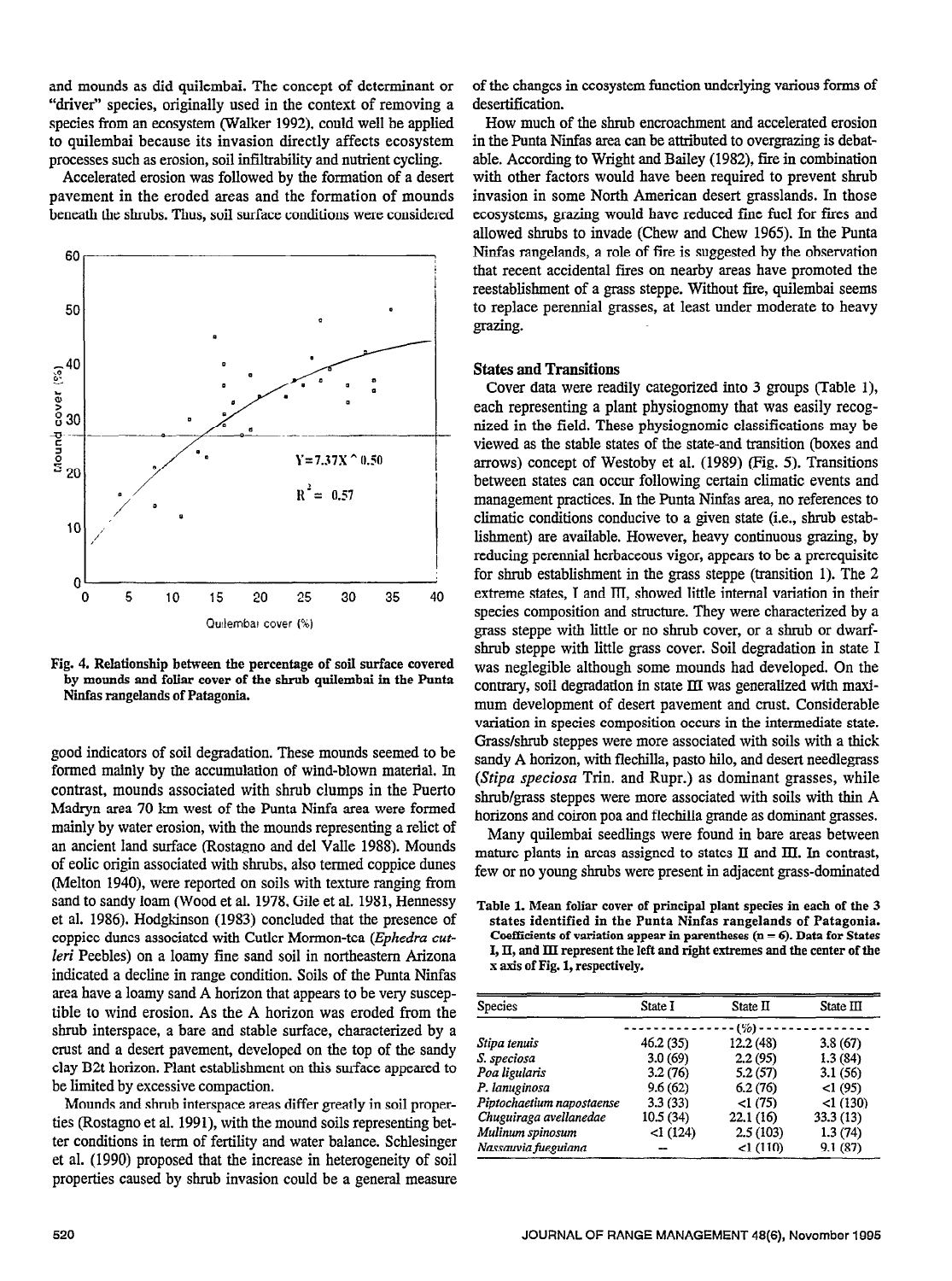

- T3: Shrub driven succession.
- T4: Chemical or mechanical treatment for shrub control plus improvement in hydrological conditions (pitting)
- T5: The same as in T4 but less probable due to changes in soil surface conditions.

Fig. 5. State (S) and transition (T) diagram for the Punta Ninfas rangelands of Patagonia, including dominant plant species.

areas. The degradation of the soil surface could explain the alternating patches of grass steppe and patches of shrub steppe and be a principal factor in transition 3.

Fire or other shrub control practices might be used to encourage transition 2, the change from the grass/shrub state (II) to grass steppe (I). However, the transition from shrub or dwarfshrub steppe (state III) to either state II (transition 4) or state I (transition 5) would be possible only by mechanical shrub control and improvement in hydrological conditions, such as pitting of the soil surface, because infiltration rates are very low (Rostagno 1989).

Availability of forage decreases dramatically from the grass steppe, through grass/shrub steppe, to shrub steppe (Fig. 6), mostly due to replacement by shrubs. The most common shrubs, quilembai, colapiche, and neneo, have very low forage value. In state III most of the herbaceous forage biomass was represented by annuals. In the succession model, condition represents the position of the vegetation along a continuum from heavilygrazed, early successional, poor condition, to ungrazed, climax, excellent condition. An important implication of this model for management is that range condition can be modified along this continuum by adjusting the stocking rate and providing time for the vegetation to equilibrate with it (Westoby et al. 1989). Although the different states (Fig. 5) might well represent seral stages with the grass steppe being the climaxic condition, it is



Fig. 6. Standing herbaceous biomass at 3 sampling points in each of the 3 defined states in the Punta Ninfas rangelands of Patagonia. Vertical bars are the standard error of the mean.

doubtful that recovery from shrub to grass steppe will occur following a decrease in the stocking rate or grazing exclusion, as similar examples indicate (Hennessy et al. 1983). Manipulations such as brush control, reseeding, and other reclamation practices seem necessary if rapid return to grass dominance is desired, as proposed by West et al. (1984) for a similar ecosystem that had not recovered after 13 years of grazing exclusion.

# **Conclusions**

In the Punta Ninfas rangelands of Argentina, the main vegetation change associated with a gradient of utilization was the transformation of a grass steppe into a shrub steppe. The invasion of shrubs with low forage value into the grass steppe has decreased forage production. The invasion of shrubs, mainly quilembai, also affected soil stability by promoting the formation of crusts, desert pavement, and mounds. Shrub, desert pavement, and mound cover can be used as quantitative indicators of the extent of ecosystem degradation. Grass steppe represented the most desirable state in terms of forage production and soil stability, while shrub steppe represented the least productive state. The change from a shrub-dominated to grass-dominated community may be difficult to achieve through grazing management, and more drastic manipulations may be required if grass dominance is to be restored.

#### Literature Cited

Ares, J.O., A.M. Beeskow, M.B. Bertiller, C.M. Rostagno, M.P. Irisarri, J. Anchorena, O.E. Deffosse, and C.A. Merino. 1990. Structural and dynamic characteristics of the overgrazed grasslands of northern Patagonia, Argentina, p. 149-175. In: A Breymeyer (ed.), Managed Grasslands: Regional Studies. Elsevier, Amsterdam.